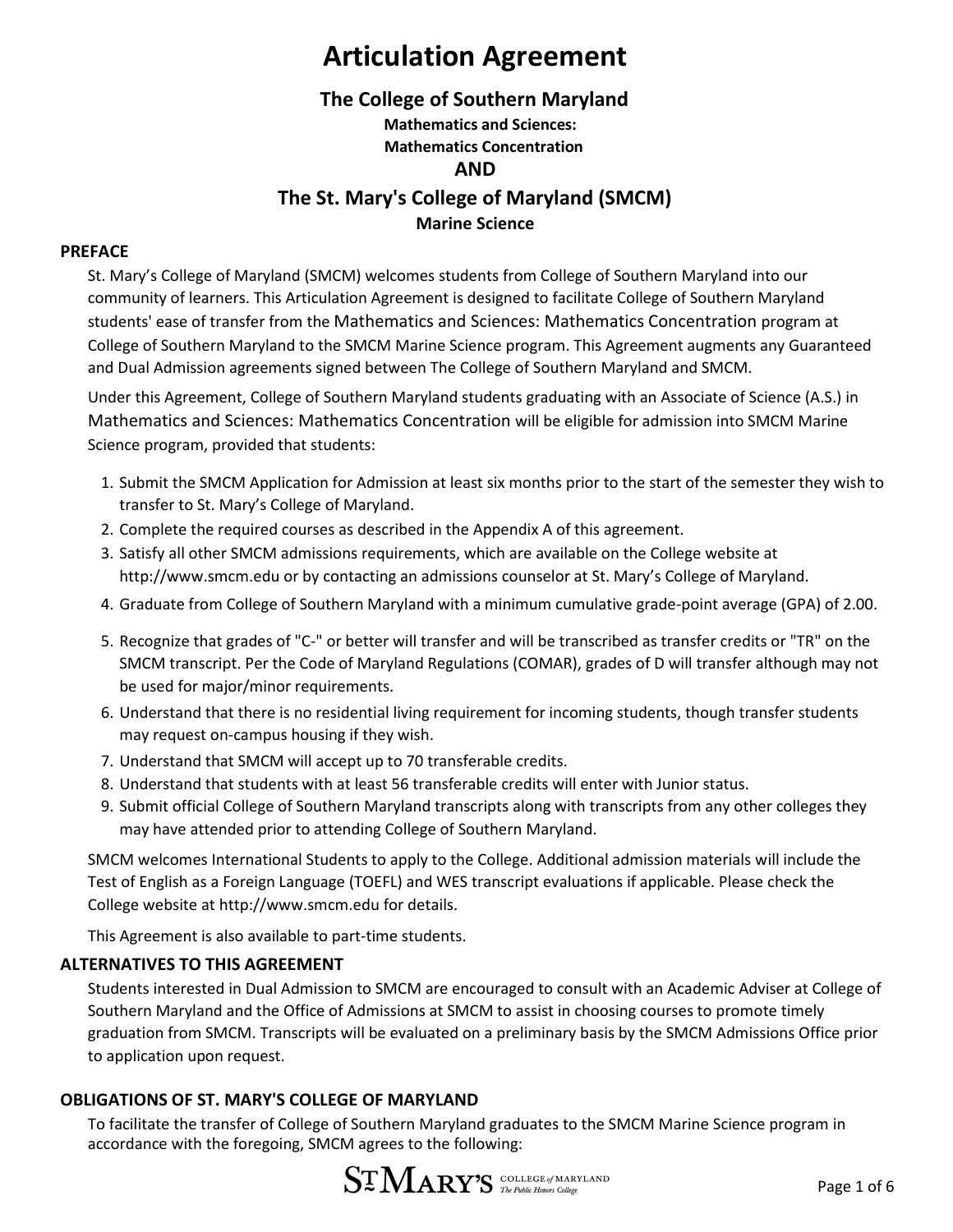- 1. To attend regularly scheduled transfer programs at College of Southern Maryland.
- 2. To invite College of Southern Maryland students to information/advising meetings with SMCM faculty and staff on a regular basis at both College of Southern Maryland and SMCM in order to facilitate smooth curricular and co-curricular integration to St. Mary's College of Maryland.
- 3. To send SMCM letters of admission to all College of Southern Maryland students who meet the conditions set forth herein and confirm their intention to matriculate at SMCM. It is recommended that students confirm their intention to matriculate at SMCM by June 1st for the fall semester, or by December 1st for the spring semester and satisfy all other regular SMCM admissions requirements.
- 4. Those students entering fulltime study at SMCM are eligible to be awarded academic scholarships and/or grants per established guidelines at the time of enrollment.

Scholarships are renewable on an annual basis and students must meet with a Financial Aid advisor for additional information. SMCM offers a variety of scholarships and grant awards. These opportunities include merit-based and need-based aid and grants. Sources of these awards include SMCM, private donors, as well as federal and state programs.

- 5. To ensure that incoming students will be provided with SMCM financial aid information and receive full consideration for SMCM financial aid, in addition to appropriate scholarships and grants listed above, upon matriculation at St. Mary's College of Maryland.
- 6. To ensure that College of Southern Maryland graduates entering SMCM under the terms of this Agreement go through SMCM's normal transfer admissions process, including meeting all applicable SMCM requirements and deadlines pertaining to application for admission, orientation and registration, and payment of tuition and fees. They will abide by the policies and procedures, and any revisions thereof that apply to all SMCM students. Incoming matriculated students will have all the rights and privileges of other SMCM students.
- 7. To periodically invite College of Southern Maryland students to SMCM events.

#### **OBLIGATION OF COLLEGE OF SOUTHERN MARYLAND**

College of Southern Maryland agrees to publicize this agreement to prospective and current College of Southern Maryland students in its promotional literature, and make special arrangements for SMCM recruiters and advisors to visit College of Southern Maryland to meet with prospective and current Mathematics/Marine Science students.

#### **JOINT OBLIGATIONS**

- 1. To inform each other through appropriate channels prior to implementing major changes in policy or curricula that directly affect students transferring under the terms of this Agreement, and keep each other informed of any changes of policy or curricula that affect those students. Both SMCM and College of Southern Maryland will review this Articulation Agreement on a regular basis and make changes upon mutual agreement, as needed. Such changes will be effective when both College of Southern Maryland and SMCM sign the revised document.
- 2. Students are required to graduate from College of Southern Maryland with a minimum GPA of 2.00. Transferrable courses with grades of D or better will be brought into SMCM as transfer credits. A minimum grade of C- or better is required in courses counting toward Marine Science.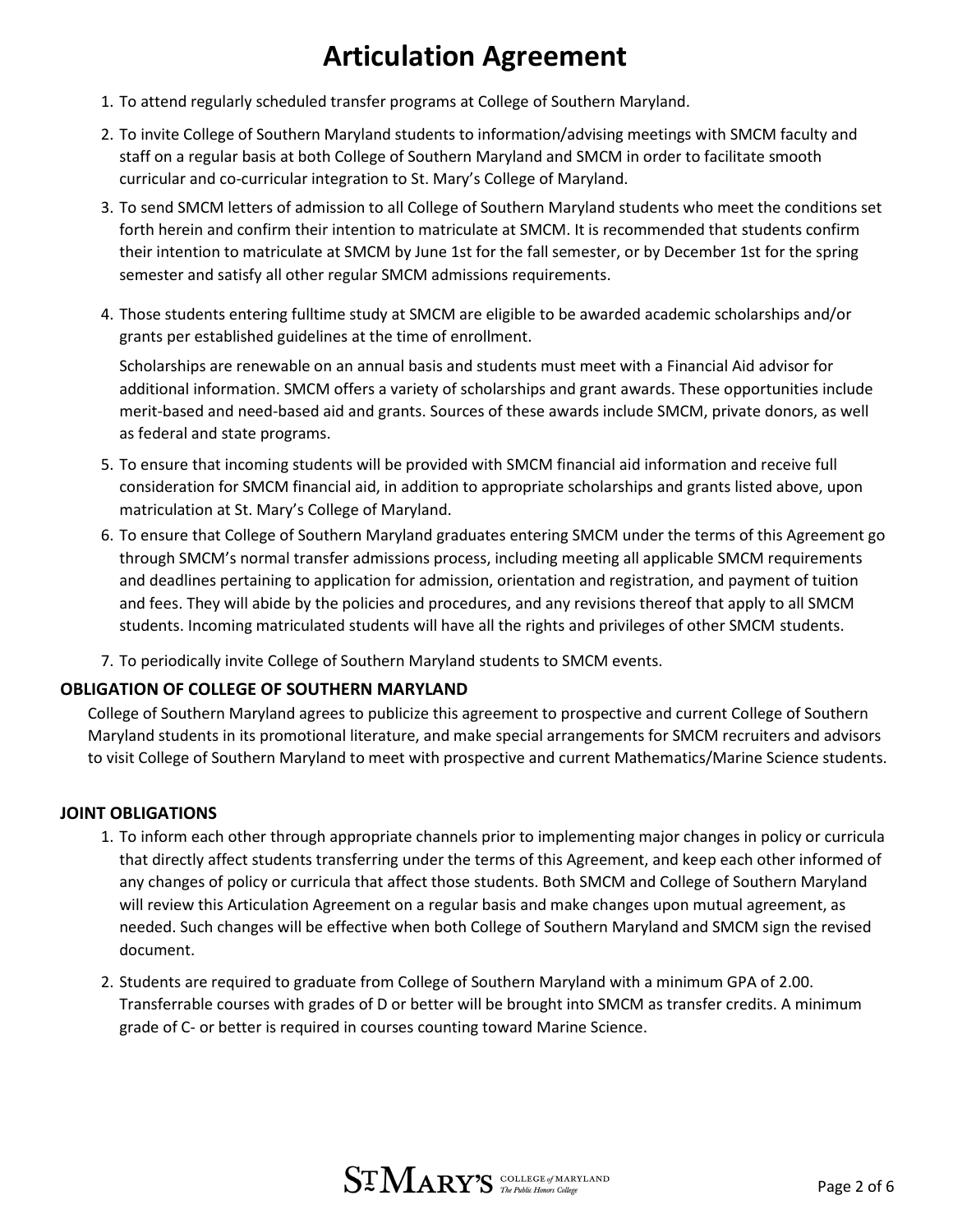- 3. To collaborate in providing students with information and academic advising both from SMCM and College of Southern Maryland. SMCM will make available contact information for questions about St. Mary's College of Maryland's academic requirements, Core Curriculum requirements, degree requirements, and the process of transferring to SMCM.
- 4. To jointly agree to develop and implement advertising and promotional efforts to communicate the benefits of this Articulation Agreement.
- 5. To designate that the SMCM Department Chair and the CSM Coordinator of Transfer and Articulation will coordinate this agreement.
- 6. To exchange data and documents on a regular basis that will contribute to the maintenance and improvement of the arrangement, enhance the transfer process, and promote effective cooperation between institutions. These will consist of data about individual transfer students, including admissions information and grades, and reports on the results of program reviews, assessments of students' learning, and decisions of curricula and other committees.
- 7. This Agreement may be updated (by means of addenda), upon mutual agreement by appropriate officials of the two institutions, to allow for additional curriculum articulation sheets accommodating course equivalencies for specific major(s)/minor(s)/certificate program(s). This Agreement sets forth the entire understanding of the parties with respect to the subject matter hereof and supersedes all prior understandings, memos, writings or agreements of the parties with respect to the subject matter hereof. Any waiver by a party of any of its rights or of the other party's obligations must be in writing.
- 8. To provide, when available, direct links between the SMCM and College of Southern Maryland websites when applicable.

#### **REVISIONS, RENEWAL, AND TERMINATION OF THIS AGREEMENT**

The SMCM Provost and Dean of Faculty and the CSM Vice President of Academic Affairs and Coordinator of Transfer and Articulation are responsible for identifying and communicating to each other changes in the policies or requirements of their respective institutions that affect this Articulation Agreement.

This Articulation Agreement will be in effect, as of the date of its signing, for students entering SMCM fall semester 2021 or after. It will be reviewed on a yearly basis by the appropriate parties at each institution and will be renewed automatically until superseded by new Agreements or formally terminated. Either institution may terminate this Agreement at any time by written notice at least one year in advance of the effect date of termination. Should this Agreement be terminated, it is understood that the termination will not apply to students already accepted to SMCM under the terms of this Agreement.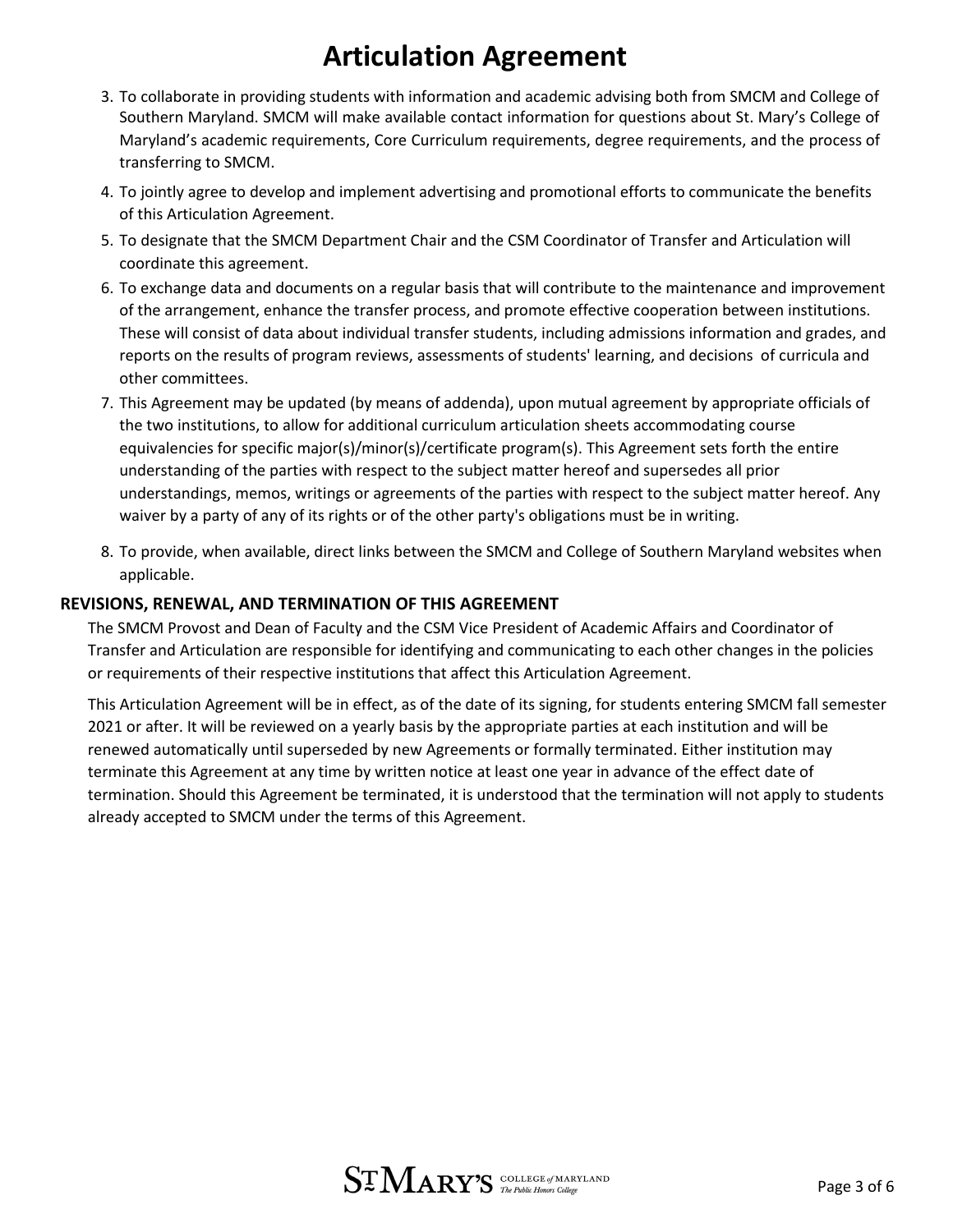The willingness of both institutions to enter this Articulation Agreement in order to facilitate the transfer of students from College of Southern Maryland to St. Mary's College of Maryland, and to expand their opportunities for academic success there, is indicated by the following signatures. The undersigned representatives of the parties, College of Southern Maryland and St. Mary's College of Maryland, have executed this Articulation Agreement on the dates indicated:

| <b>College of Southern Maryland</b>                       |              | <b>St. Mary's College of Maryland</b>      |           |
|-----------------------------------------------------------|--------------|--------------------------------------------|-----------|
| Rodney Redmond<br>Rodney Redmond (May 16, 2022 12:01 EDT) | May 16, 2022 |                                            | 5/16/2022 |
| Rodney Redmond<br>Provost and Vice President of Learning  | Date         | Katherine Gantz<br>Interim Dean of Faculty | Date      |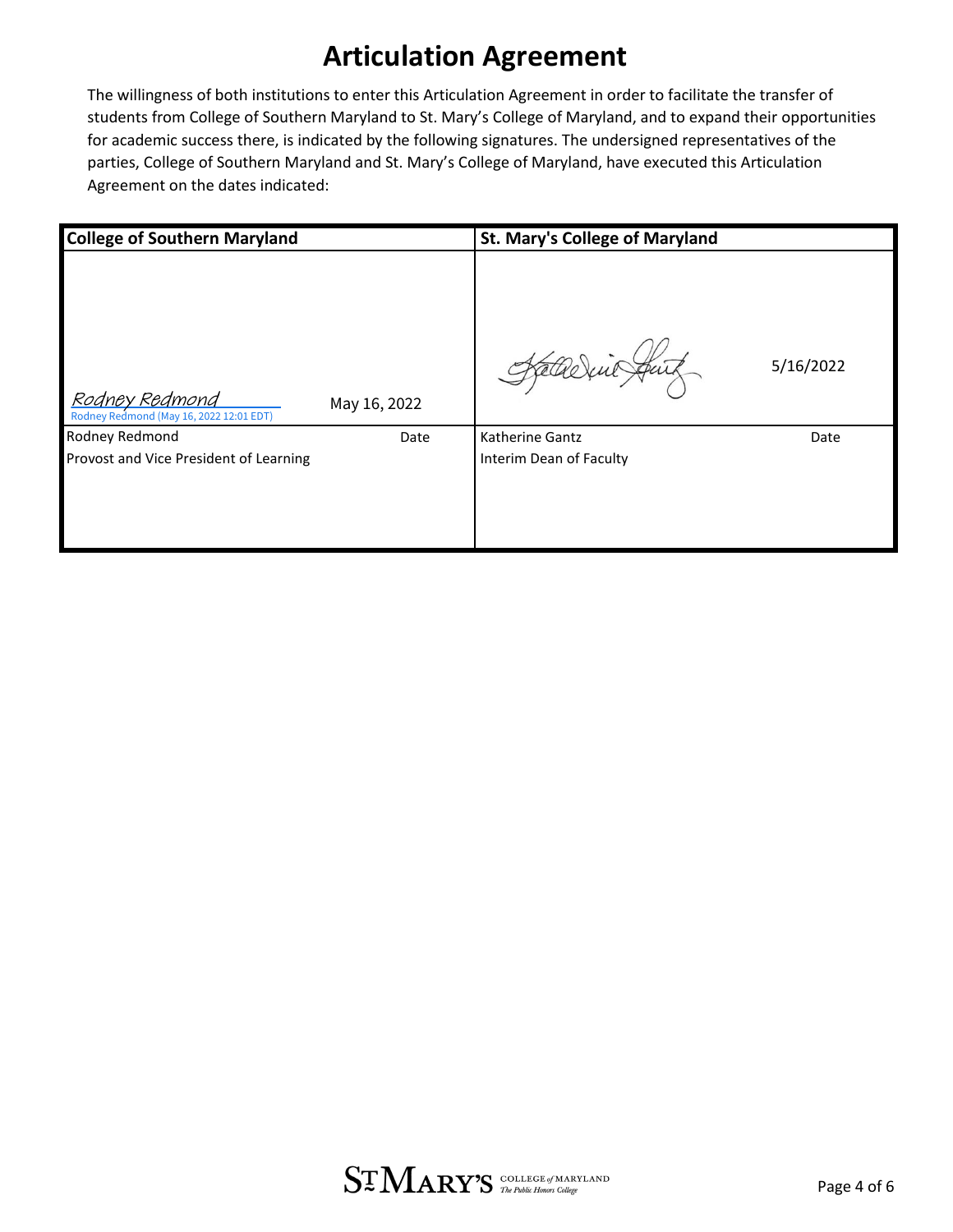### **APPENDIX A**

| <b>College of Southern Maryland</b>      |        |                                                                              | St. Mary's College of Maryland<br>St. Mary's College Course Equivalents |                                       |        |                                         |                |
|------------------------------------------|--------|------------------------------------------------------------------------------|-------------------------------------------------------------------------|---------------------------------------|--------|-----------------------------------------|----------------|
| <b>Recommended Courses</b>               |        |                                                                              |                                                                         |                                       |        |                                         |                |
| Prefix                                   | Number | Title                                                                        | Credits                                                                 | Prefix                                | Number | Title                                   | Credits        |
| <b>BIO</b>                               |        | 1060/L Principles of Biology 1 with Lab                                      | 4                                                                       | <b>BIOL</b>                           | 105/L  | Principles of Biology I with Lab        | 5              |
| <b>BIO</b>                               |        | 1070/L Principles of Biology 2 with Lab                                      |                                                                         | 4 BIOL                                |        | 106/L Principles of Biology II with Lab | 5              |
|                                          |        |                                                                              |                                                                         |                                       |        |                                         |                |
| <b>TOTAL RECOMMENDED CREDITS</b><br>8.00 |        |                                                                              | 10.00<br>TOTAL GRANTED CREDITS FROM RECOMMENDED<br><b>COURSES</b>       |                                       |        |                                         |                |
| <b>Required Courses</b>                  |        |                                                                              |                                                                         | St. Mary's College Course Equivalents |        |                                         |                |
| Prefix                                   | Number | Title                                                                        | Credits                                                                 | Prefix                                | Number | Title                                   | Credits        |
| PHY                                      |        | 1310 Calculus-Based Physics I with Lab (previously<br>PHY-1210 & PHY-1210L)  | $\Delta$                                                                | <b>PHYS</b>                           | 141/L  | <b>General Physics I with Lab</b>       | 5              |
| PHY                                      |        | 2300 Calculus-Based Physics II with Lab (previously<br>PHY-2200 & PHY-2200L) | $\mathbf{4}$                                                            | <b>PHYS</b>                           | 142/L  | General Physics II with Lab             | 5              |
| <b>CHE</b>                               |        | 1200/L General Chemistry I with Lab                                          | $\overline{4}$                                                          | <b>CHEM</b>                           |        | 103 General Chemistry I                 | 4              |
| <b>CHE</b>                               |        | 1210/L General Chemistry II with Lab                                         |                                                                         | <b>CHEM</b>                           | 106/L  | General Chemistry II with Lab           | 5              |
| <b>MTH</b>                               |        | 1200 Calculus I and Analytic Geometry                                        |                                                                         | <b>MATH</b>                           |        | 151 Calculus I                          | $\overline{4}$ |
| <b>MTH</b>                               |        | 1210 Calculus II                                                             | $\vert$ 4                                                               | <b>MATH</b>                           | 152    | Calculus II                             | $\overline{4}$ |
| <b>MTH</b>                               |        | 1015 Introduction to Statistics                                              | 3                                                                       | <b>MATH</b>                           | 221    | <b>Introduction to Statistics</b>       | 4              |
|                                          |        |                                                                              |                                                                         |                                       |        |                                         |                |
|                                          |        | TOTAL ELECTIVE CREDITS                                                       | 27.00                                                                   |                                       |        | TOTAL GRANTED ELECTIVE CREDITS          | 31.00          |
| 35<br><b>GRAND TOTAL CREDITS</b>         |        |                                                                              |                                                                         |                                       |        | <b>GRAND TOTAL GRANTED CREDITS</b>      | 41.00          |